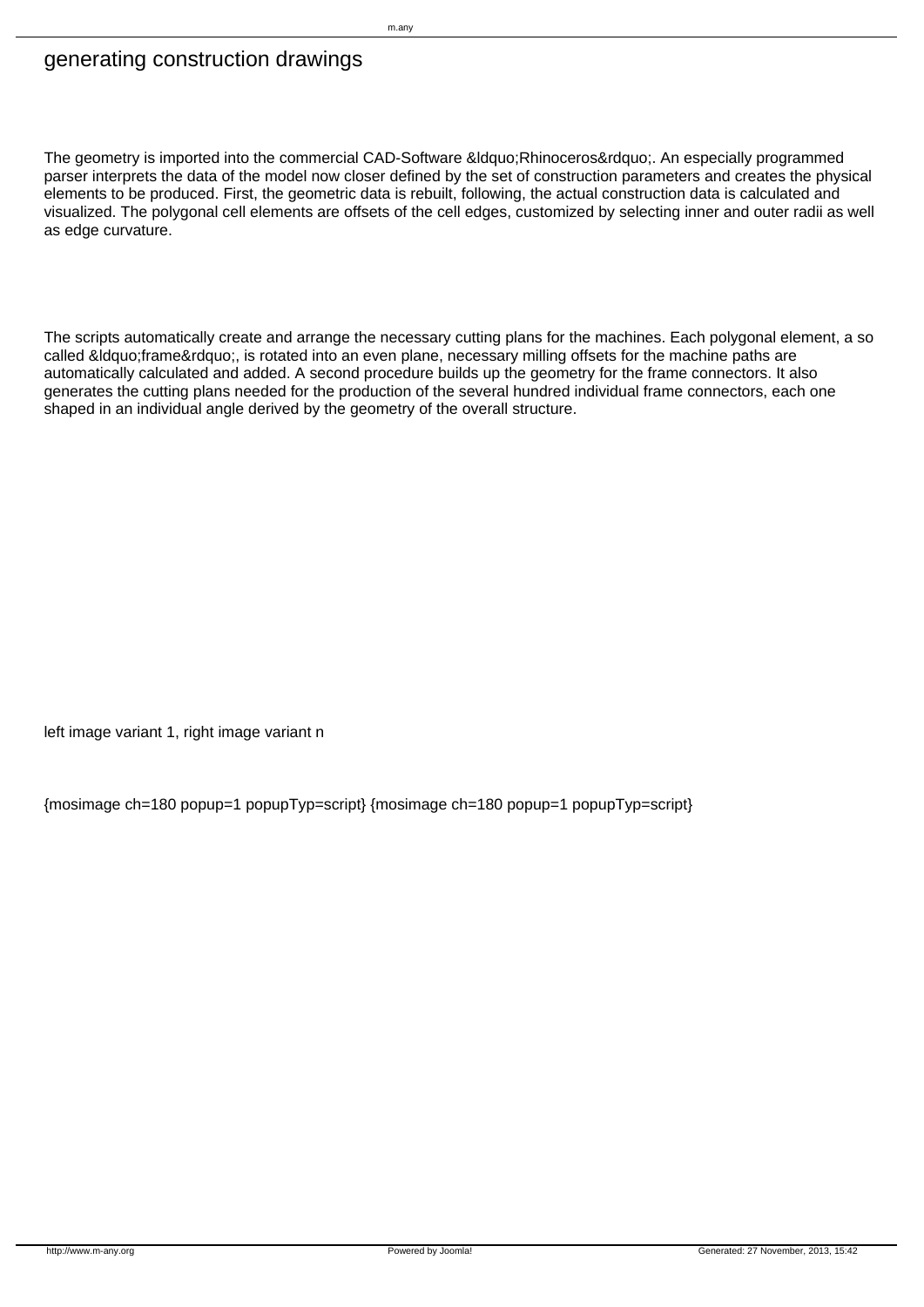rhino : step cd 1 > generate construction model

{mosimage ch=180 popup=1 popupTyp=script} {mosimage ch=180 popup=1 popupTyp=script}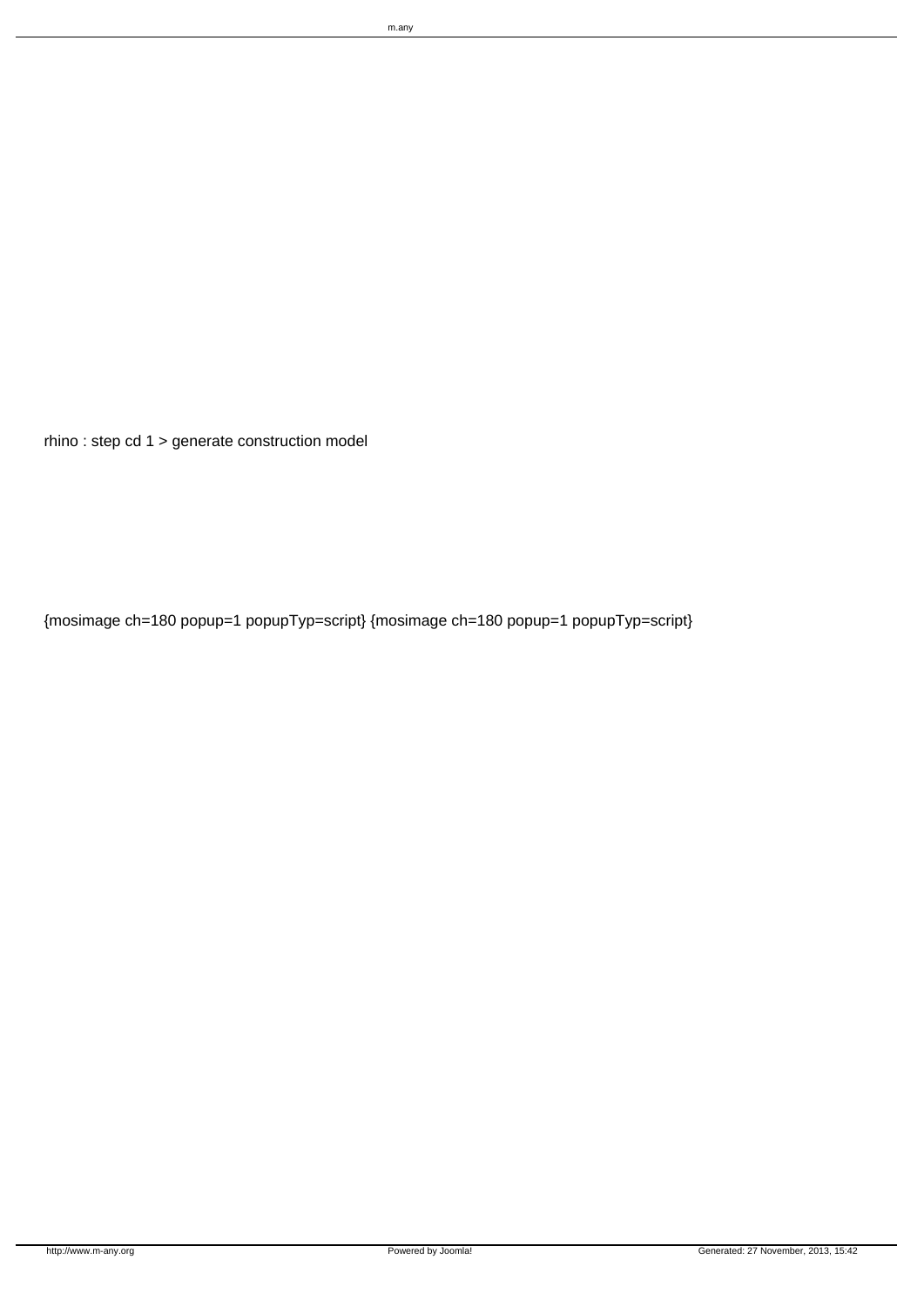```
rhino : step cd 2 > rotate shapes into even plane
```
{mosimage ch=180 popup=1 popupTyp=script} {mosimage ch=180 popup=1 popupTyp=script}

rhino : step cd 3 > generate connectorsrotate shapes into even plane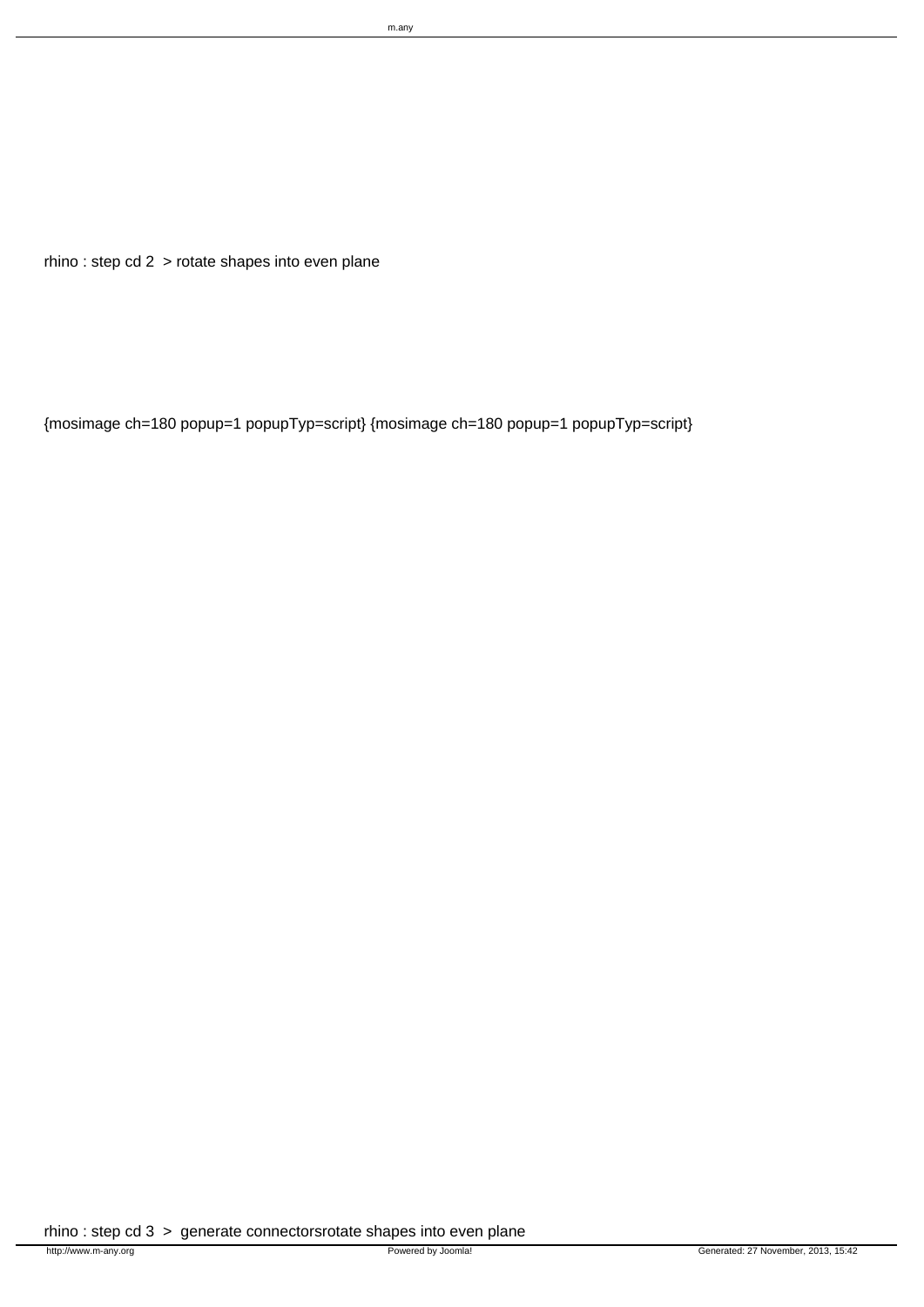igs export

10,0,13H050927.225412; G 12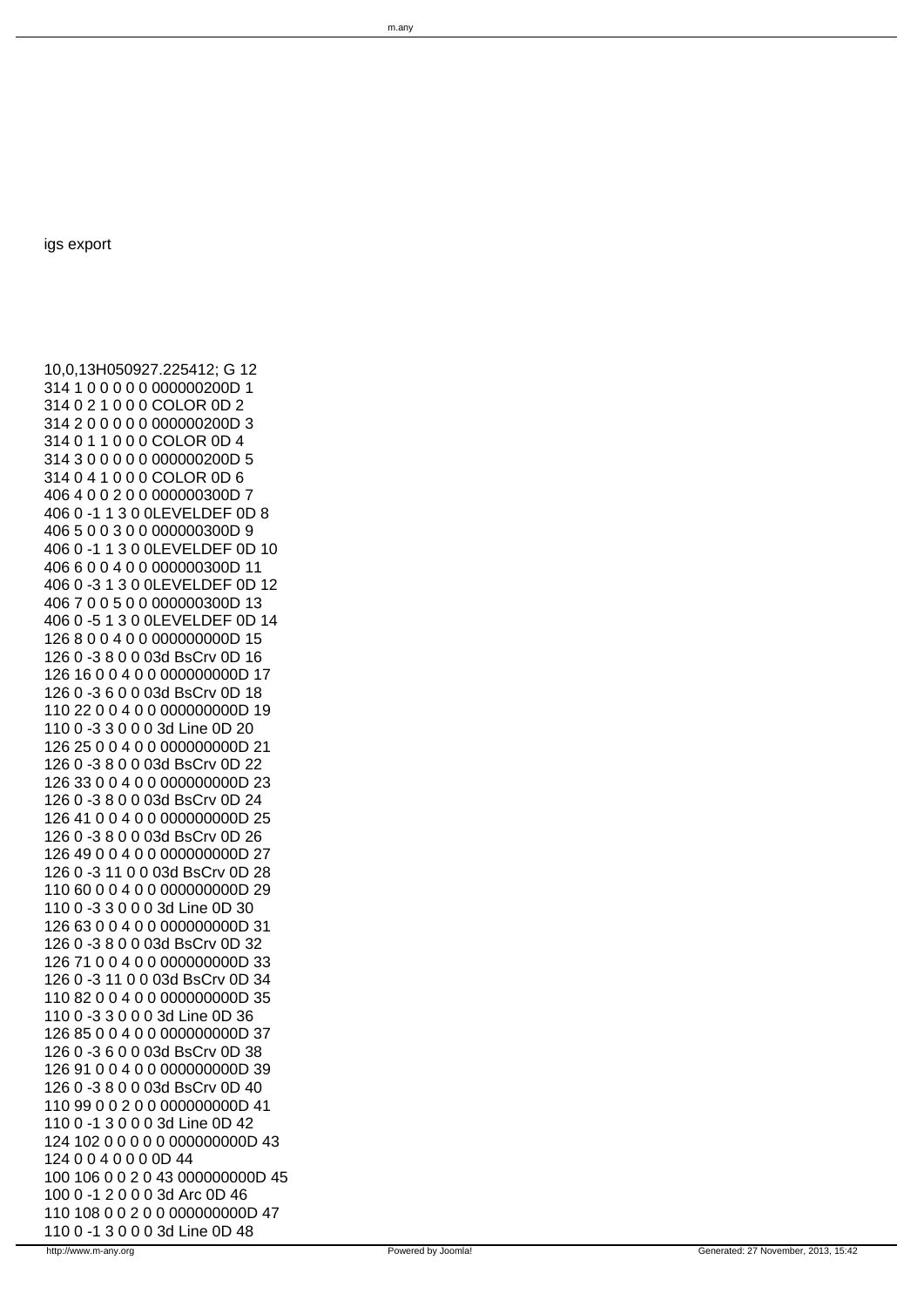110 111 0 0 3 0 0 000000000D 49 110 0 -1 3 0 0 0 3d Line 0D 50 124 114 0 0 0 0 0 000000000D 51 124 0 0 4 0 0 0 0D 52 100 118 0 0 3 0 51 000000000D 53 100 0 -1 2 0 0 0 3d Arc 0D 54 110 120 0 0 3 0 0 000000000D 55

import to SurfCam

{mosimage ch=180 popup=1 popupTyp=script} {mosimage ch=90 popup=1 popupTyp=script}

transfer to cnc– machines

CAM cutting plans

material frames: 49.73sqm material connectors: 4,80sqm number of frames: 111 number of connectors: 1368

average milling time for one frame: 8-9 minutes